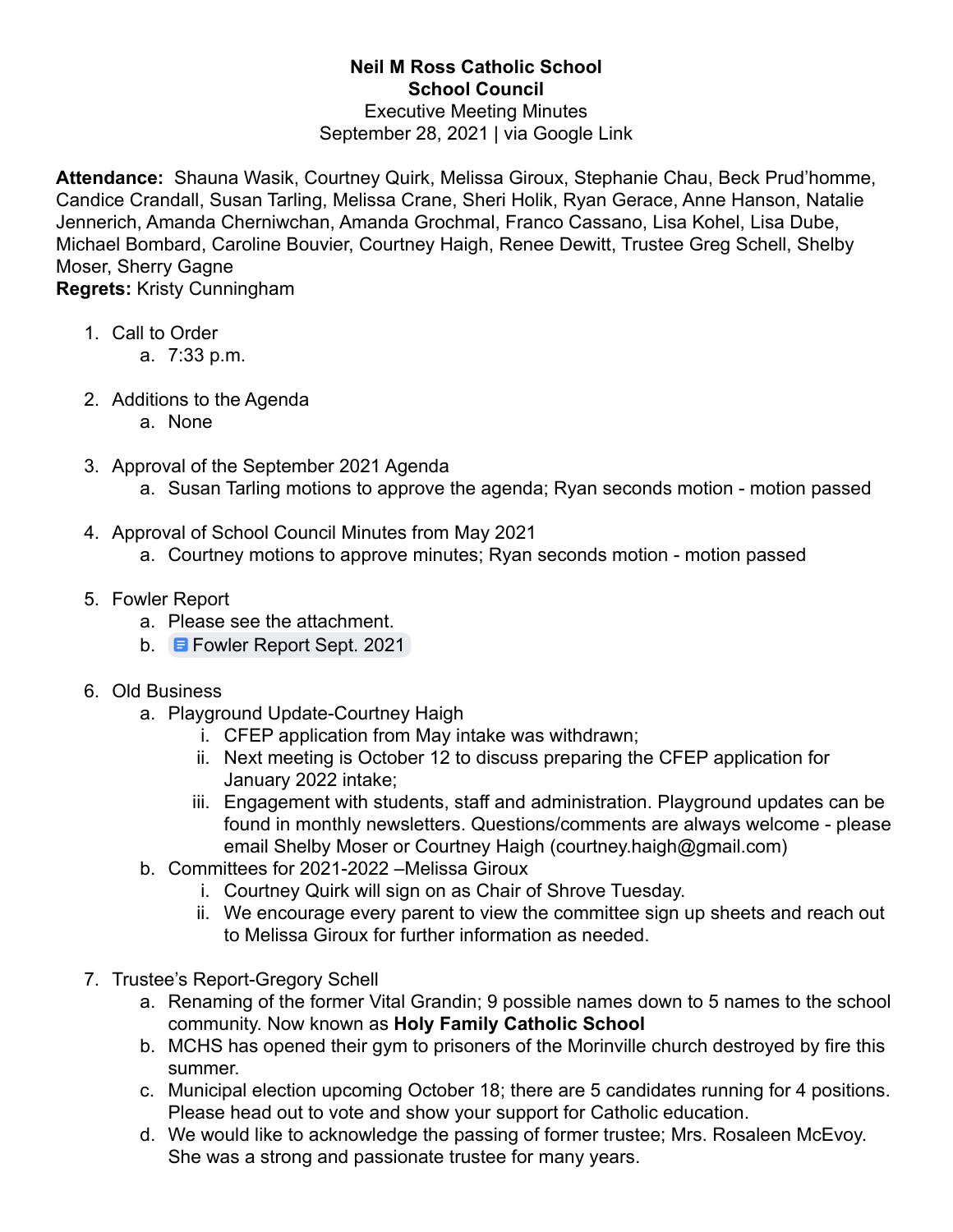- e. For information on recent trustee meetings please reference the GSACRD website for past and current minutes.
- f. Please email trustee Schell for any questions/comments; [gschell@gsacrd.ab.ca](mailto:gschell@gsacrd.ab.ca)
- 8. Administration Report –Shelby Moser and Sherry Gagne
	- a. **Please see Administration Report [SC AdminReport Sept. 2021](https://docs.google.com/document/d/1MLQa9XvYoVpPpmcFNYMXqs3__4hyx9GcZcSahnglDoI/edit)**
	- b. Questions posed from conversation:
		- i. Watching movies in classrooms during lunch: this is a good way to help organize students in a manner that they eat their lunch in the time allotted. Classroom teachers pre-select shows appropriate for the class.
		- ii. Grade 6 leadership for lunch supervising is temporary on hold.
		- iii. Field Trips: as the school year continues the administration will continually adjust as restrictions change.
		- iv. For further information please reach out directly to Shelby and Sherry with further questions.
- 9. Friends of Neil M. Ross Report Anne Hanson
	- a. Friends of NMR is a registered charity established in 1994. The group works hand in hand with the school council but is an independent group.
	- b. Funds raised go to the direct benefit of all students; grade 4 bibles, playground bins, playground development, gym curtain (past project).
	- c. All executive positions have been filled; Anne Hanson (Chair), Courtney Haigh (Treasurer), Candice Crandall (Secretary), Ryan Gerace and Becky Prud'homme (Members at large). Meetings are open to all parents.
	- d. Please visit our website: <friendsofnmr> or contact Anne Hanson directly at [annewithaplan@gmail.com](mailto:annewithaplan@gmail.com)
	- e. Fundraising calendar will be published to all the school in October Ross Reporter
	- f. Family and Friends Ski Night is March 5
	- g. No halloween dance this year but we will look forward to a Spring dance!
	- h. For any fundraising ideas please contact Anne or any committee members.
- 10.Healthy Hunger Susan Tarling and Katie McMillan
	- a. October 8 is the first date for Healthy Hunger (Dairy Queen)
	- b. The whole calendar is set for the year with menus
	- c. Log into [www.healthyhunger.ca](http://www.healthyhunger.ca) be sure to select NMR and then select div 1 or div 2. to set up your account for each student.
	- d. Healthy Hunger Funds Allocation
	- e. 2020-2021-Melissa Giroux
		- i. I, Courtney Haigh, motion to move \$273.00, from the total \$473.00 collected from 2020/2021 Healthy hunger account, to be transferred to FNMR. Seconded by Susan Tarling - all in favour; motion passed.
	- f. 2021-2022-Melissa Giroux
		- i. I, Courtney Haigh, motion funds raised from Healthy Hunger for the 2021/2022 school year are to be utilized in the following ways:
			- 1. For Healthy Hunger Expenses;
			- 2. Incidentals, as required;
			- 3. Year End BBQ;
			- 4. Excess funds to be utilized for school council activities, as required;
			- 5. Any remaining funds to be transferred, via motion, from 2021/2022 healthy hunger account to the Friends of Neil M Ross School Society, to the benefit of all students.
				- a. seconded by Stephanie Chau all in favour; motion passed.